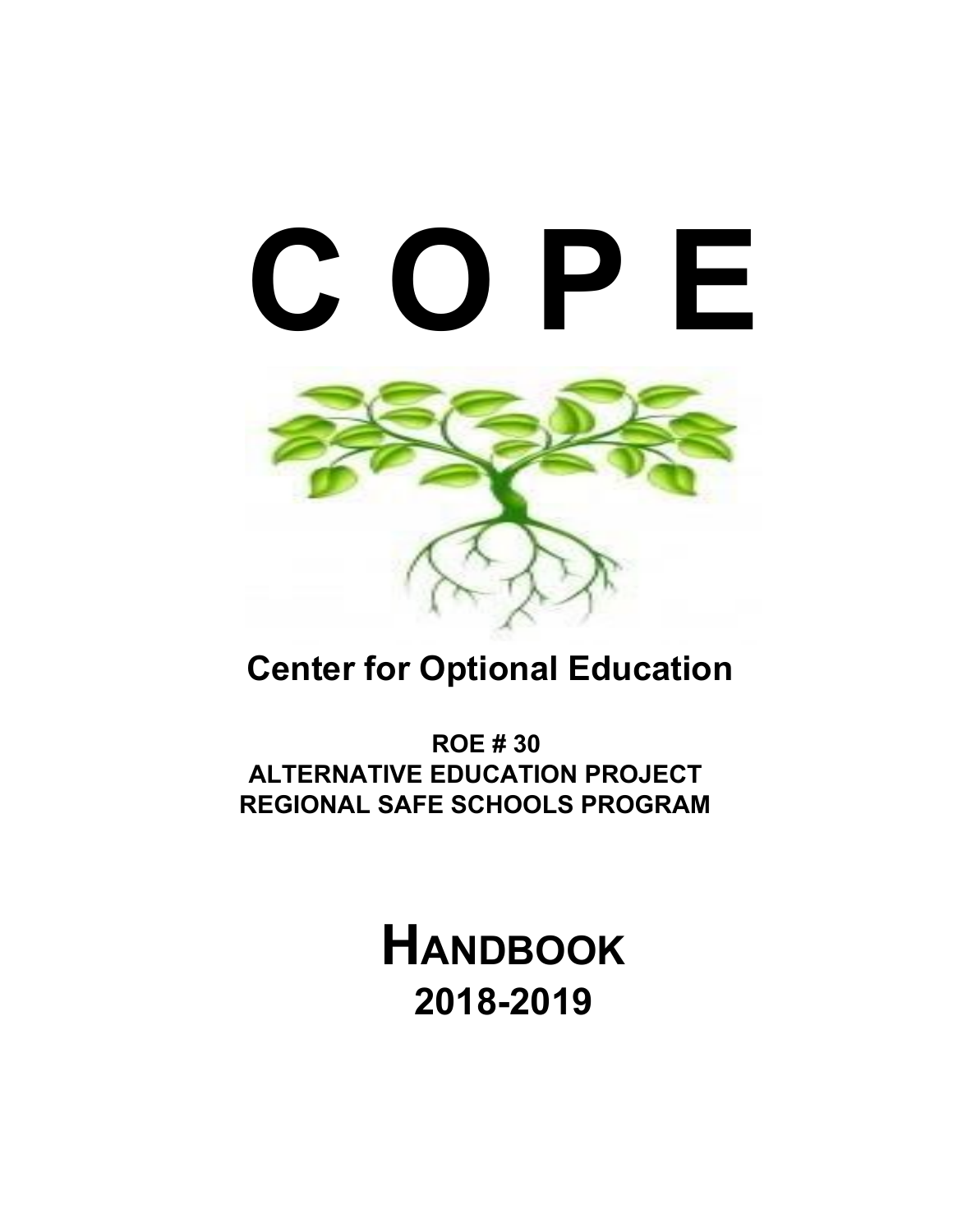## **BULLYING, INTIMIDATION, AND HARASSMENT**

Bullying, intimidation, and (sexual) harassment are not acceptable in any form and will not be tolerated at school or any school-related activity, on school property, on school buses and transportation vehicles or through a school computer, network or other school electronic equipment. The school will protect students against retaliation for reporting incidents of bullying, intimidation, or (sexual) harassment, and will take disciplinary action against any student who participates in such conduct.

No person shall harass, intimidate or bully another based upon a perceived race, color, nationality, sex, sexual orientation, gender-related identity or expression, ancestry, age, religion, creed, physical or mental disability, gender identity, order of protection status, status as homeless, or actual or potential marital or parental status, including pregnancy, unfavorable discharge from military service, association with a person or group with one or more of the aforementioned actual or perceived characteristic or any other distinguished characteristic. The school and district will not tolerate harassing, intimidating conduct, or bullying whether verbal, physical, or visual, that affects the tangible benefits of education, that unreasonably interferes with a student's educational performance, or that creates an intimidating, hostile, or offensive educational environment.

Bullying means any severe or pervasive physical or verbal act or conduct, including communications made in writing or electronically, directed toward a student that has or can be reasonably predicted to have the effect of: (1) placing the student in reasonable fear of harm to the student's person or property; (2) causing a substantially detrimental effect on the student's physical or mental health; (3) substantially interferes with the student's academic performance; or (4) substantially interferes with the student's ability to participate in or benefit from the services, activities, or privileges provided by the school.

Examples of prohibited conduct include, without limitation, any use of violence, intimidation, force, noise, coercion, threats, stalking, harassment, sexual harassment, public humiliation, theft or destruction of property, retaliation, hazing, bullying, bullying through the transmission of information from a school computer, a school computer network, or other similar electronic school equipment, or other comparable conduct.

Students who believe they are victims of bullying, intimidation or harassment or have witnessed such activities are encouraged to discuss the matter with the student nondiscrimination coordinator, building administrator or a complaint manager. Students may choose to report to a person of the student's same sex. Complaints will be kept confidential to the extent possible given the need to investigate. Students who make good faith complaints will not be disciplined.

Any student who is determined, after an investigation, to have engaged in bullying, intimidation or harassment will be subject to disciplinary consequences as provided in this handbook, including but not limited to suspension, expulsion or dismissal from the program consistent with the school discipline policy. Parents of students who have engaged in the